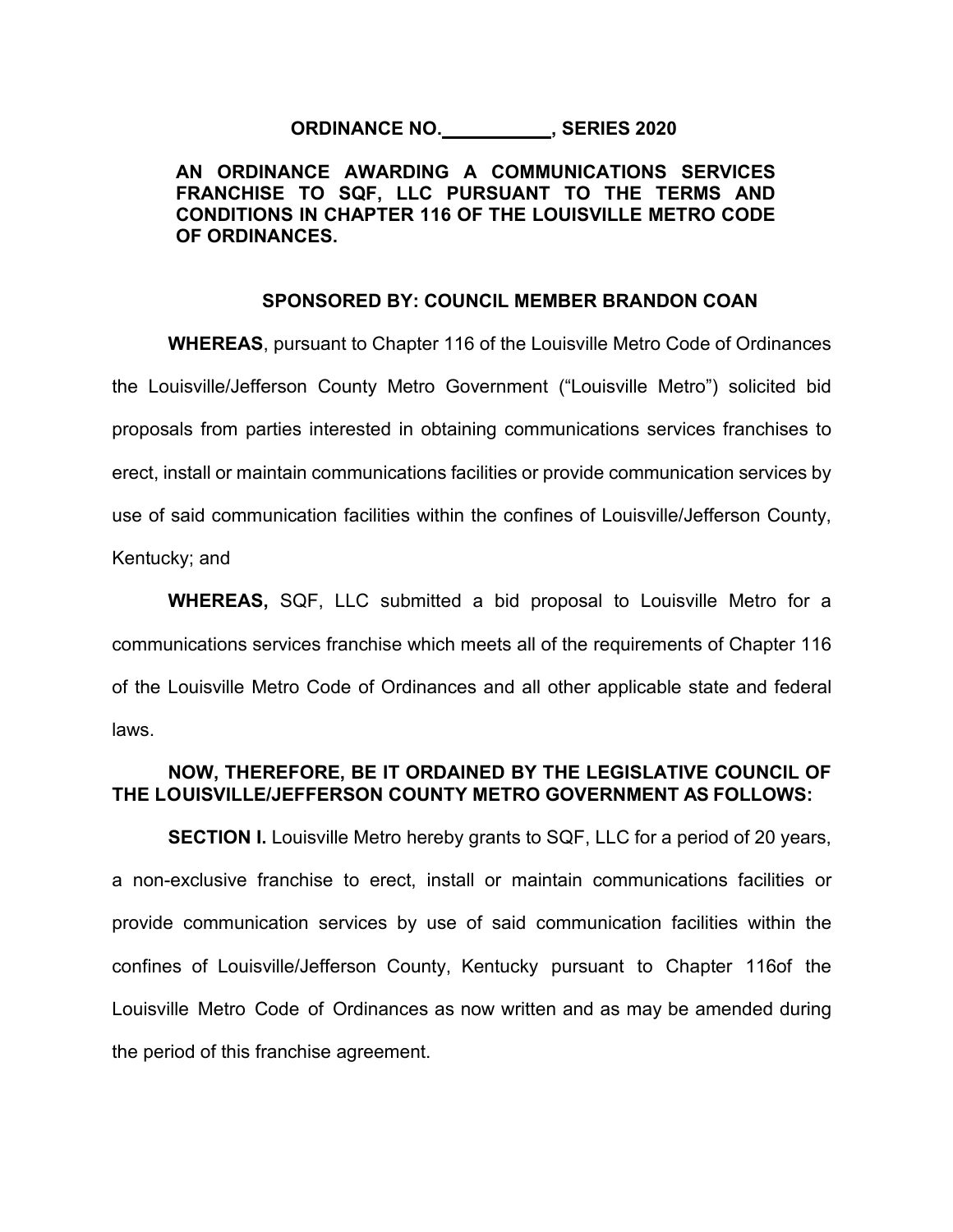**SECTION II.** The franchise agreement by and between SQF, LLC as appended to this ordinance is hereby approved and the Mayor is hereby authorized to execute and enter into that agreement for and on behalf of Louisville Metro.

**SECTION III.** That the statements set forth in the Preamble to this Ordinance are hereby incorporated in this Ordinance by reference, the same as if set forth at length herein.

**SECTION IV.** That if any section, sentence, clause or phrase of this Ordinance is held to be unconstitutional or otherwise invalid, such infirmity shall not affect the validity of the remainder of the Ordinance.

**SECTION V**. This ordinance shall take effect upon its passage and approval.

Sonya Harward David James<br>
Metro Council Clerk Detroit President of the David James

President of the Council

Greg Fischer **Approval Date** Mayor

# **APPROVED AS TO FORM AND LEGALITY:**

Michael J. O'Connell Jefferson County Attorney

By: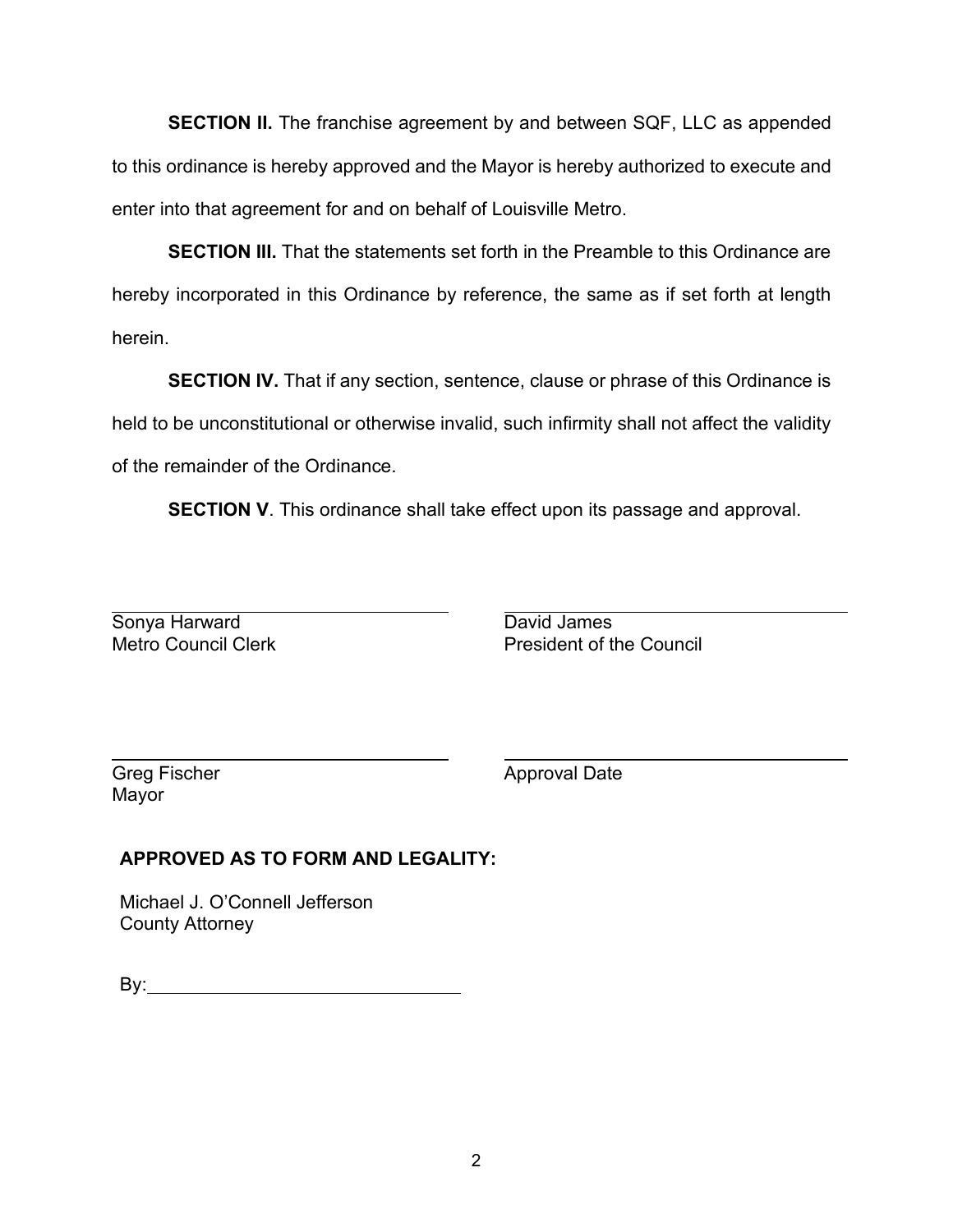## **FRANCHISE AGREEMENT**

**THIS FRANCHISE AGREEMENT** made and entered into this day of \_\_\_\_\_\_\_\_\_\_\_\_, 2020, by and between the Louisville/Jefferson County Metro Government (hereinafter "Louisville Metro") and SQF, LLC.

#### **WITNESSETH:**

**WHEREAS**, pursuant to Chapter 116 of the Louisville Metro Code of Ordinances and Sections 163 and 164 of the Kentucky Constitution, Louisville Metro solicited bid proposals from parties interested in obtaining franchises to erect, install, and maintain communications facilities or provide communication services by use of said communication facilities within the confines of Louisville/Jefferson County, Kentucky.

**WHEREAS**, SQF, LLC submitted a bid proposal to Louisville Metro for a communications services franchise pursuant to the requirements of Chapter 116 of the Louisville Metro Code of Ordinances.

**WHEREAS**, pursuant to Ordinance No. , Series 2020, Louisville Metro granted to SQF, LLC for a period of 20 years, a non-exclusive franchise to erect, install or maintain communications facilities or provide communication services by use of said communication facilities within the confines of Louisville/Jefferson County, Kentucky pursuant to Chapter 116 of the Louisville Metro Code of Ordinances as now written and as it may be amended during the term of this franchise agreement.

**WHEREAS**, Louisville Metro and SQF, LLC have entered into this Franchise Agreement to memorialize the award by Louisville Metro to SQF, LLC of said franchise pursuant to the terms and conditions reflected in Chapter 116 of the Louisville Metro Code of Ordinances as now written and as it may be amended during the term of this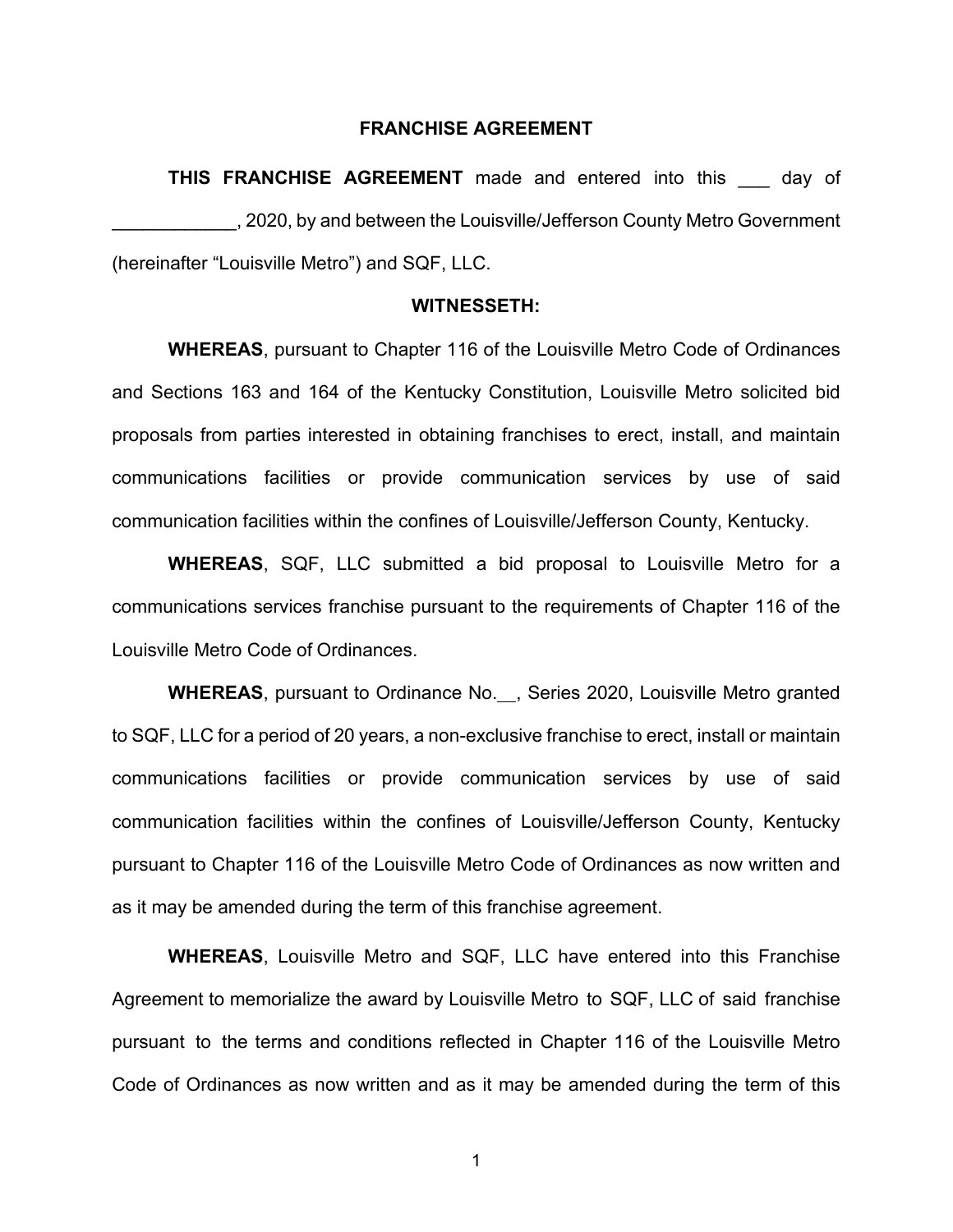franchise agreement.

**NOW THEREFORE**, for and in consideration of the mutual covenants and agreements contained herein the receipt and sufficiency of which are hereby acknowledged, Louisville Metro and SQF, LLC hereby agree to incorporate the foregoing recitals as if fully set forth herein and further agree as follows:

1. Chapter 116of the Louisville Metro Code of Ordinances, as now written and as it may be amended during the term of this franchise agreement, is incorporated herein by reference in its entirety and shall apply as if fully set forth herein.

2. The bid of SQF, LLC for said franchise, which is attached hereto as Exhibit A, is incorporated herein by reference in its entirety and shall apply as if fully set forth herein.

3. SQF, LLC agrees to comply with all applicable requirements as set forth in the Louisville Metro Public Works & Assets Utility Policy.

4. LMCO § 116.03(L) states:

Special exceptions. Louisville Metro may grant a special exception to the requirements of this chapter if a Franchisee, upon application, demonstrates with written evidence that:

(1) The exception will not create any threat to the public health, safety or welfare;

(2) The increased economic burden and the potential adverse impact on Franchisee's construction schedule resulting from the strict enforcement of the requirement would actually or effectively prohibits the ability of Franchisee to provide Communications Service in Louisville Metro; and

(3) The requirement unreasonably discriminates against Franchisee in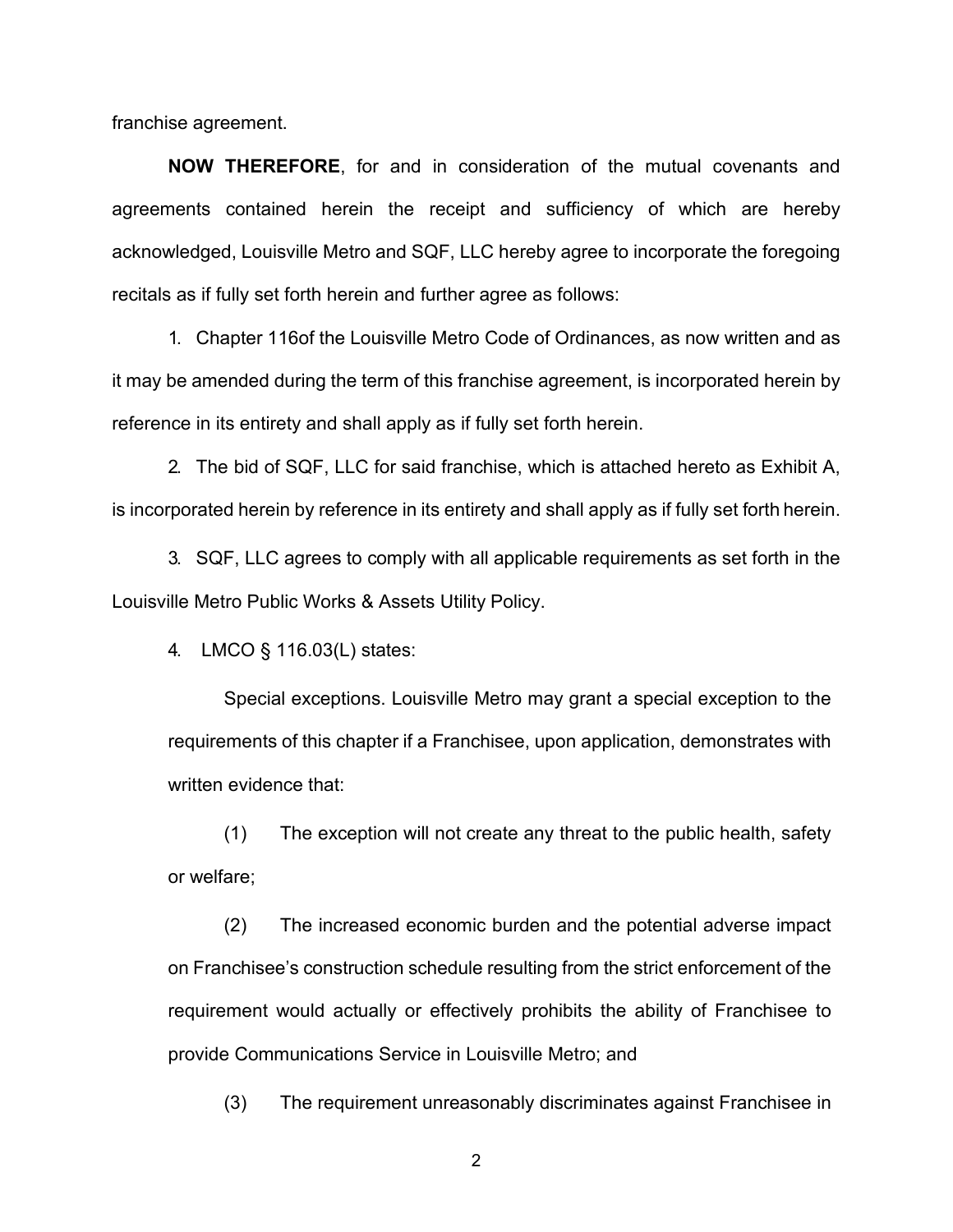favor of another comparable Communications Service provider.

Any special exceptions shall be granted in a non-discriminatory manner.

5. In SQF, LLC's petition ("the Petition"), SQF, LLC has requested that Louisville Metro make an exception to the \$1,000,000 bond requirement of LMCO § 116.03(F)(1) pursuant to LMCO § 116.03(L). The Petition is attached hereto as Exhibit B.

6. Louisville Metro has reviewed the Petition and as determined that it will grant a special exception to the \$1,000,000 bond requirement of LMCO § 116.03(F)(1) because the Petition demonstrates that:

- (a) The exception will not create any threat to the public health, safety or welfare;
- (b) The increased economic burden and the potential adverse impact on SQF, LLC's construction schedule resulting from the strict enforcement of the \$1,000,000 bond requirement of LMCO § 116.03(F)(1) would actually or effectively prohibit the ability of SQF, LLC to provide Communications Service in Louisville Metro; and
- (c) The  $$1,000,000$  bond requirement of LMCO  $\S$  116.03(F)(1) unreasonably discriminates against SQF, LLC in favor of comparable Communications Service providers.

7. In lieu of the \$1,000,000 bond requirement of LMCO § 116.03(F)(1), Louisville Metro and SQF, LLC agree that SQF, LLC shall maintain a bond of \$9,300 per pole beginning with a \$232,500 bond for up to twenty-five (25) poles. If any poles are erected or owned by SQF, LLC beyond 25 poles, the bond shall be increased prior to SQF, LLC erecting or owning said poles in an amount equal to the \$9,300 per pole times the number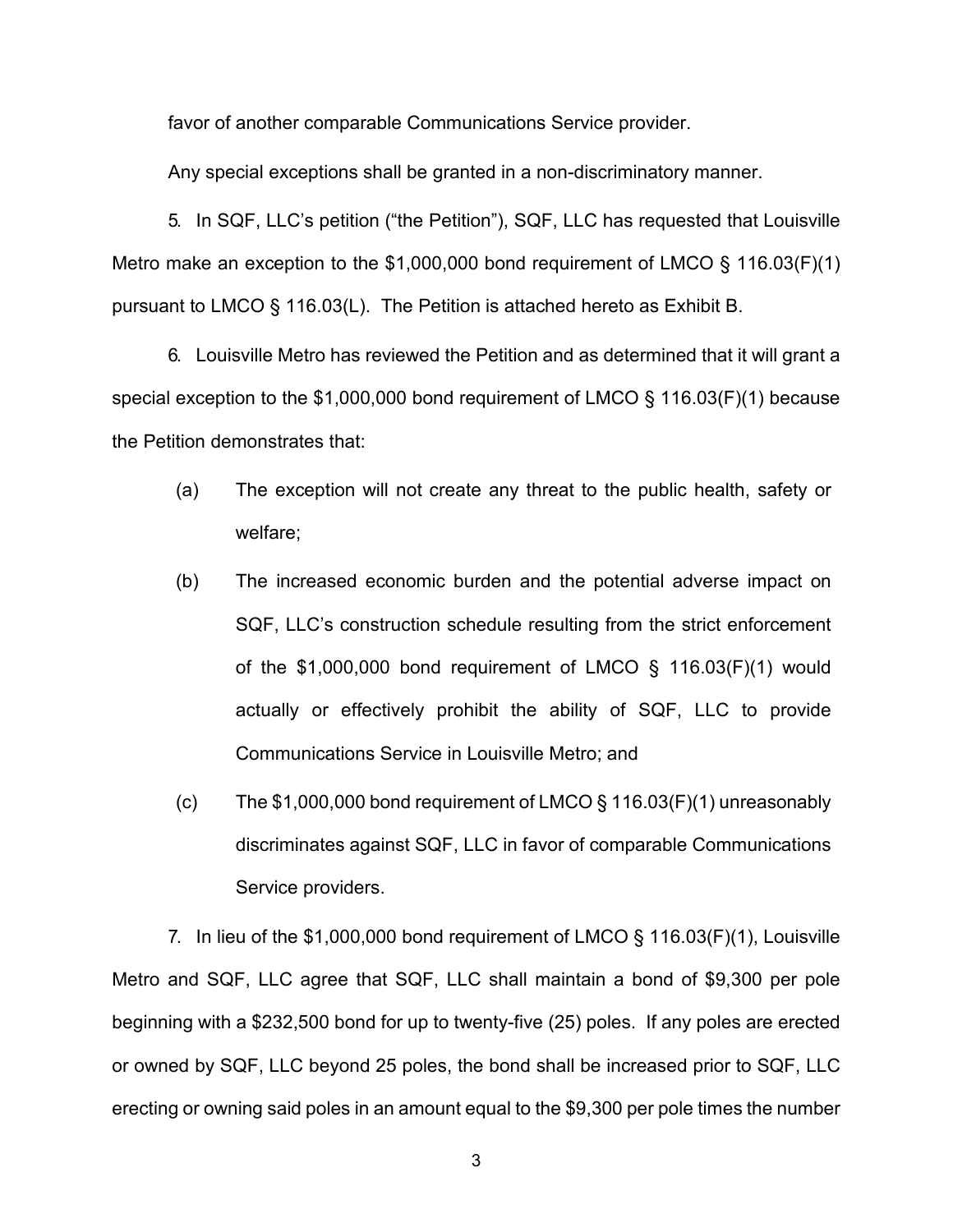of poles owned and / or erected. Once the number of poles reaches 100, a \$1,000,000 bond shall be required and shall replace the former bond. SQF, LLC agrees to pay Louisville Metro \$1,000 per day for each pole erected or owned by SQF, LLC above 25 that are not properly bonded. Louisville Metro may collect via any authorized collection methods.

8. SQF, LLC shall, in writing, inform the Department of Public Works Engineering Manager, Suite 400, 444 South Fifth Street, Louisville, KY 40202, when SQF, LLC buys or installs a new pole. This is in addition to any other requirements or conditions found in Kentucky Revised Statutes, Louisville Metro Code of Ordinances and / or the Louisville Metro Public Works & Assets Utility Policy, each as amended.

9. For as long as SQF, LLC is operating under a bond in an amount under \$1,000,000.00, SQF, LLC is limited to only providing communications services on poles erected and maintained under the parameters established in Paragraph 7.

10. Upon thirty (30) days' notice prior to installation the Franchisee agrees to allow Louisville Metro to attach to Franchisee owned poles, at no cost to Louisville Metro, equipment and associated accessories that are used solely for public health, safety, or welfare purposes of Louisville Metro (i.e. cameras and sensors, hereinafter, "equipment"). Louisville Metro will be responsible for all costs associated with the installation of this equipment, including costs for any required load bearing survey, and all costs associated with the operation of the equipment, including, but not limited to maintenance of the devices, electric service, and network connectivity. The Franchisee shall maintain rights in reviewing its capacity for the equipment and determining placement of equipment on its poles so as to avoid damage or conflict with the Franchisee's equipment or other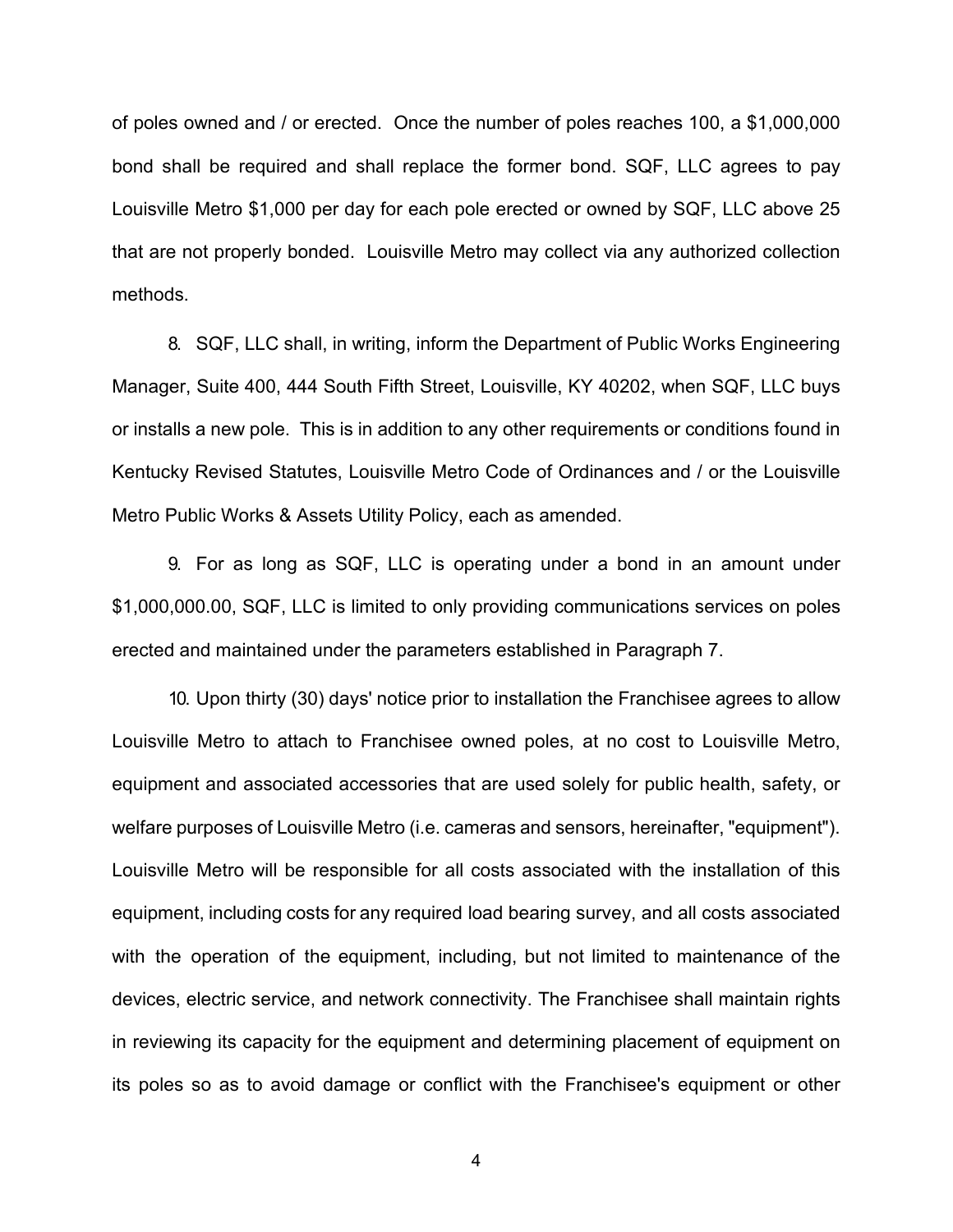authorized attachments. Any proposed installation shall be conditioned on (i) availability and space, (ii) non-interference with existing users, and (iii) structural capacity. If it is determined that the Franchisee has excess capacity in their dark fiber network at a location where a camera is to be installed, Louisville Metro and the Franchisee may negotiate a fee for use of the excess fiber capacity to connect the equipment to the Louisville Metro network.

11. Louisville Metro granted unto SQF, LLC a non-exclusive franchise, for a term of 20 years to erect, install or maintain communications facilities or provide communication services by use of said communication facilities within the confines of Louisville/Jefferson County, Kentucky and as more specifically identified in the abovementioned bid pursuant to Chapter 116 of the Louisville Metro Code of Ordinances as now written and as it may be amended during the term of this franchise agreement.

12. The franchise memorialized in this Franchise Agreement shall commence on passage of the ordinance approving this agreement, the signatures of the parties, and the receipt of the bond described in paragraph 7 and shall expire in the time designated in this agreement and ordinance approving this agreement.

13. SQF, LLC does hereby bind itself, its successors and assigns, to faithfully and fully perform each and every condition of said franchise as memorialized in this Agreement, and further to faithfully perform all acts required of it as the purchaser of said franchise.

14. This Franchise Agreement memorializes the agreement between the parties and shall be binding upon and inure to the benefit of the respective successors in interest to the parties hereto.